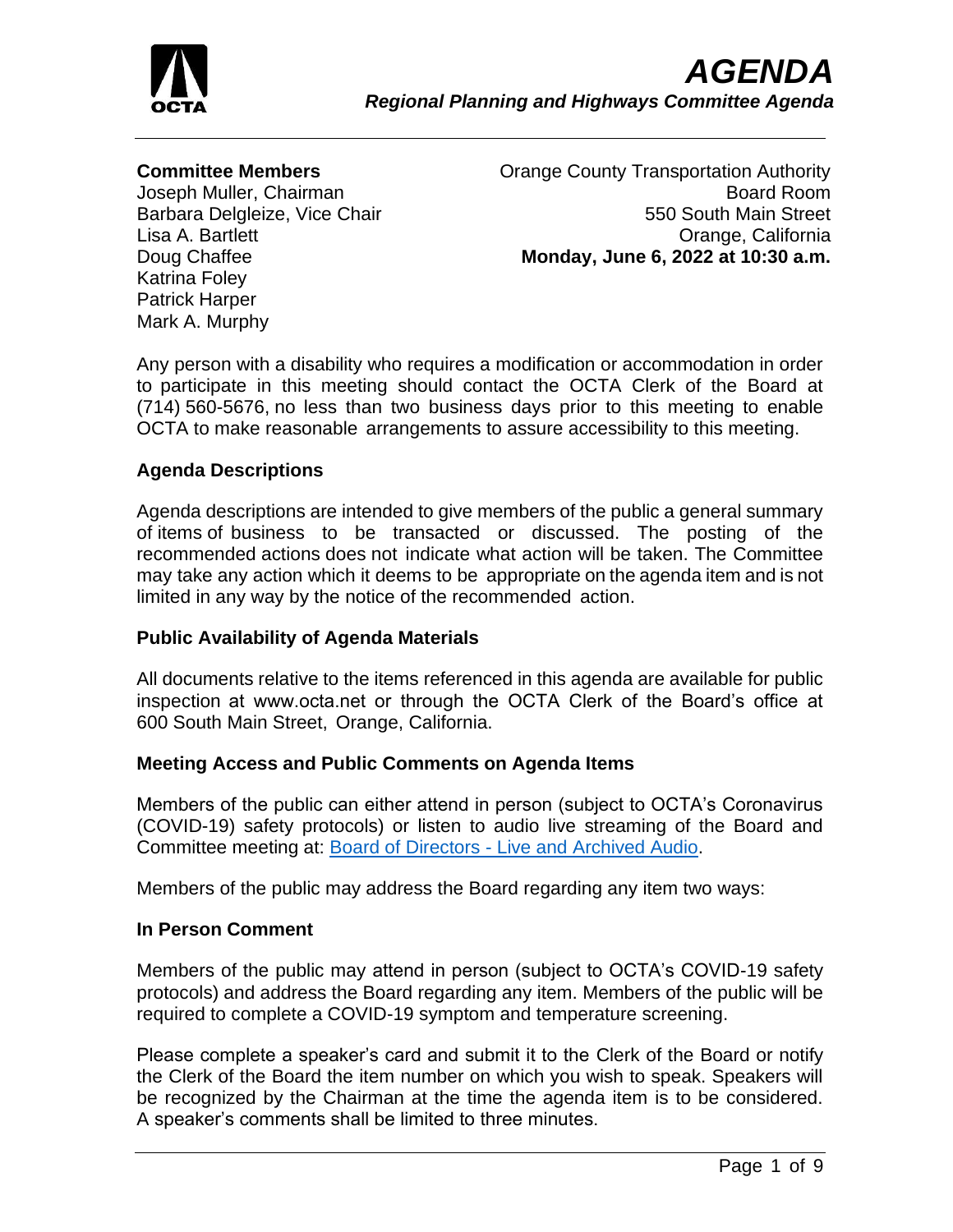

### **Written Comment**

Written public comments may also be submitted by emailing them to [ClerkOffice@octa.net,](mailto:ClerkOffice@octa.net) and must be received no later than **5:00 p.m. the day prior to the meeting**. If you wish to comment on a specific agenda item, please identify the item number in your email. All public comments that are timely received will be part of the public record and distributed to the Board. Public comments will be made available to the public upon request.

# **Call to Order**

# **Pledge of Allegiance**

Director Delgleize

# **Special Calendar**

There are no Special Calendar matters.

# **Consent Calendar (Items 1 through 10)**

All items on the Consent Calendar are to be approved in one motion unless a Committee Member or a member of the public requests separate action or discussion on a specific item.

### **1. Approval of Minutes**

Approval of the minutes of the Regional Planning and Highways Committee meeting of May 2, 2022.

**2. Cooperative Agreement with the California Department of Transportation for the Interstate 5 Improvement Project Between Yale Avenue and State Route 55 and Authority to Acquire Right-of-Way** Niall Barrett/James G. Beil

### **Overview**

The Orange County Transportation Authority proposes to enter into a cooperative agreement with the California Department of Transportation to define roles, responsibilities, and funding obligations for right-of-way support services, right-of-way engineering, right-of-way acquisition, and utility relocation for the Interstate 5 Improvement Project between Yale Avenue and State Route 55.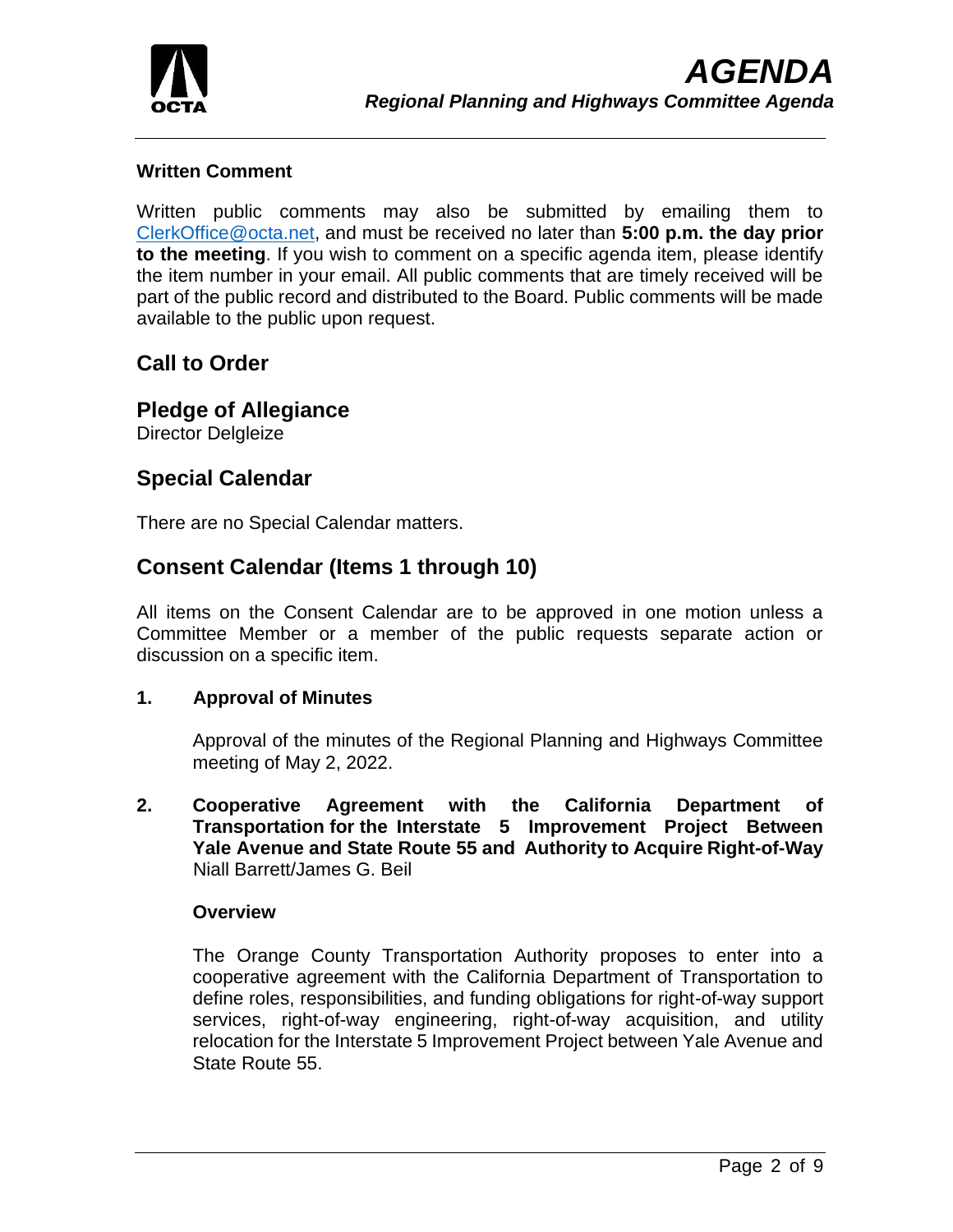

### **Recommendations**

- A. Authorize the Chief Executive Officer to negotiate and execute Cooperative Agreement No. C-2-2232 between the Orange County Transportation Authority and the California Department of Transportation, in the amount of \$1,230,000, to perform right-of-way services for the Interstate 5 Improvement Project between Yale Avenue and State Route 55.
- B. Authorize the use of up to \$22,706,000 in federal Surface Transportation Block Grant and Measure M2 funding for right-of-way capital and right-of-way services for the Interstate 5 Improvement Project between Yale Avenue and State Route 55.
- C. Authorize staff to process all necessary amendments to the federal Transportation Improvement Program and execute or amend all necessary agreements to facilitate the above actions.
- D. Authorize the Chief Executive Officer to initiate discussions with property owners and utility owners, make offers, and execute agreements for the acquisition of all necessary real property interests and necessary utility relocations.

# **3. Amendment to Cooperative Agreement with the California Department of Transportation for the Interstate 5 Improvement Project from Oso Parkway to Alicia Parkway**

Niall Barrett/James G. Beil

### **Overview**

On February 12, 2018, the Orange County Transportation Authority Board of Directors approved a cooperative agreement between Orange County Transportation Authority and the California Department of Transportation to provide construction capital and construction management services for the Interstate 5 Improvement Project from Oso Parkway to Alicia Parkway as part of the Interstate 5 Improvement Project between State Route 73 and El Toro Road. Board of Directors' approval is requested to amend the cooperative agreement for additional funding for construction support services.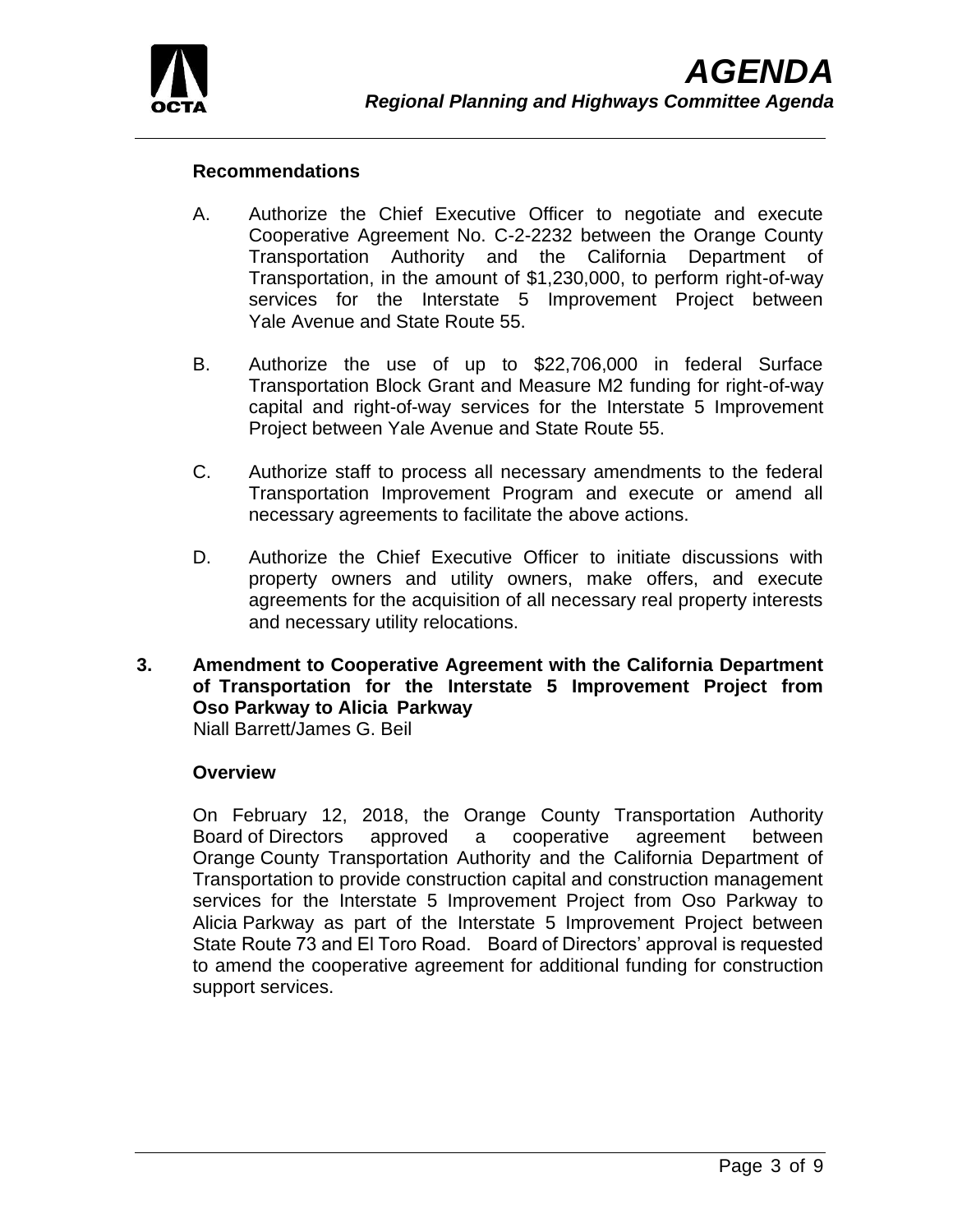

## **Recommendation**

Authorize the Chief Executive Officer to negotiate and execute Amendment No. 3 to Cooperative Agreement No. C-8-1426 between Orange County Transportation Authority and the California Department of Transportation, in the amount of \$1,000,000, for additional construction support services for the Interstate 5 Improvement Project from Oso Parkway to Alicia Parkway. This will increase the maximum cumulative obligation of the cooperative agreement to a total contract value of \$172,796,000.

## **4. Capital Programming Update**

Ben Ku/Kia Mortazavi

### **Overview**

The Orange County Transportation Authority uses various funding sources to implement planning efforts, capital projects, and transit operations. Project costs can vary from the programmed amount in response to changing circumstances, which may require funding revisions. Board of Directors' authorization is required to provide funding for current or planned freeway and signal synchronization projects.

### **Recommendations**

- A. Authorize the use of \$17.8 million in Surface Transportation Block Grant Program funds and \$7 million in Measure M2 for the construction of the Interstate 605/Katella Interchange Improvement Project.
- B. Consistent with approved Amendment 1 to Agreement No. C-0-2073, authorize the use of up to \$1.97 million in 91 Express Lane excess revenue funds for State Route 91 Improvement Project from Acacia Street to La Palma Avenue (Segment 3) for additional design support.
- C. Consistent with pending Amendment 3 to Agreement No. C-8-1426, authorize the use of up to \$1 million in additional Surface Transportation Block Grant Program funds for the Interstate 5 widening, from Oso Parkway to Alicia Parkway, (Segment 2) for additional construction support.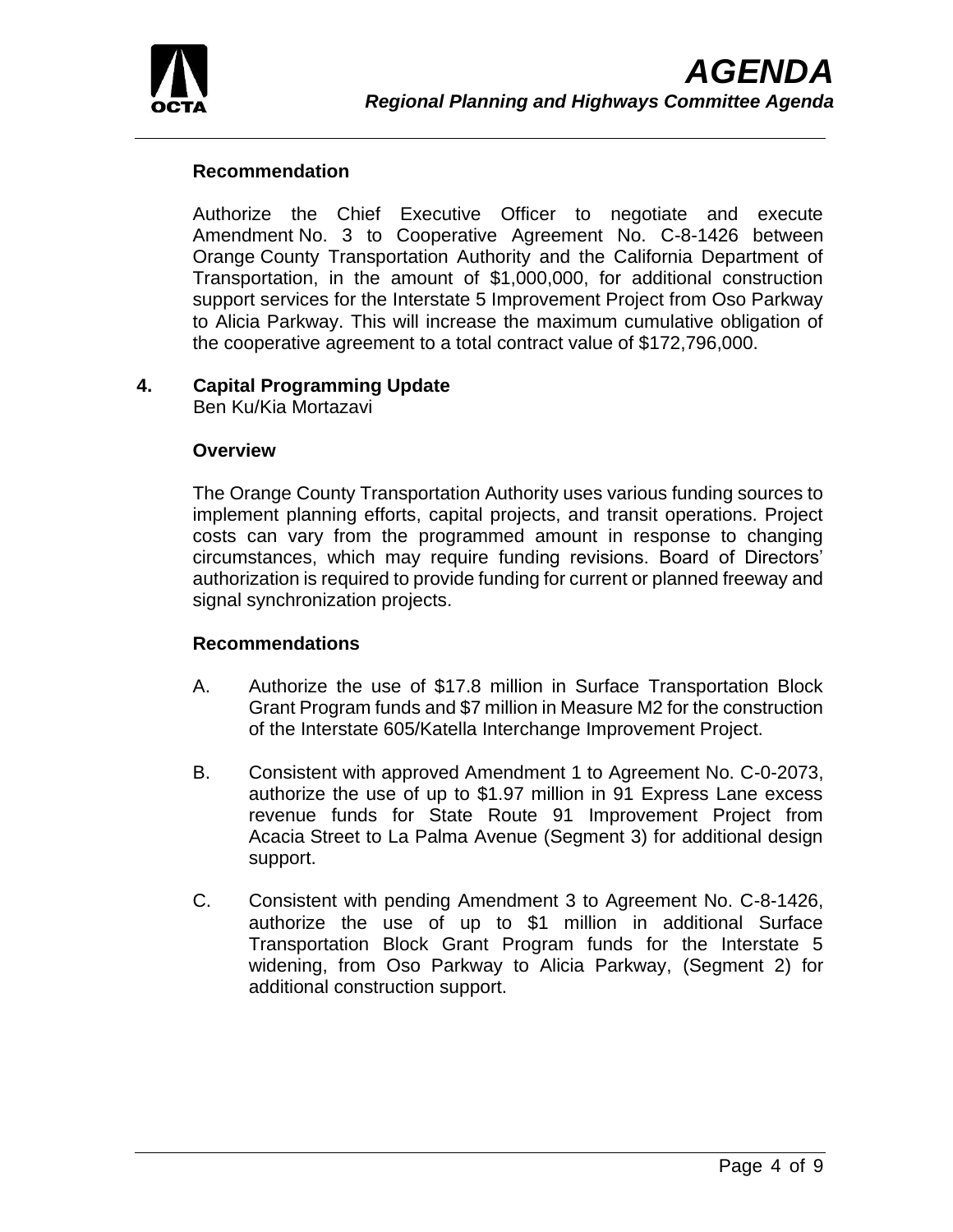

- D. Authorize the use of up to \$1.8 million in Measure M2 funds for a regional traffic signal synchronization project in place of SB 1 (Chapter 5, Statues of 2017) Solutions for Congested Corridor Program funding.
- E. Authorize staff to process all necessary amendments to the Federal Transportation Improvement Program and execute or amend all necessary agreements to facilitate the above actions.

#### **5. Regional Planning Update**

Warren Whiteaker/Kia Mortazavi

#### **Overview**

Updates on regional planning matters are provided regularly to highlight current transportation planning issues impacting the Orange County Transportation Authority and the Southern California region. This update focuses on the substitutions of Transportation Control Measure projects, the California Transportation Assessment, and a California Department of Transportation study to evaluate the conversion of carpool lanes to tolled express lanes on Interstate 5.

### **Recommendation**

Receive and file as an information item.

**6. Measure M2 Eligibility Review Recommendations for Fiscal Year 2020-21 Expenditure Reports** Kelsey Imler/Kia Mortazavi

#### **Overview**

The Measure M2 Ordinance requires that all Orange County local jurisdictions annually satisfy specific eligibility requirements to receive Measure M2 net revenues. As part of this requirement, fiscal year 2020-21 expenditure reports and resolutions were submitted by the local jurisdictions. In April 2022, the Taxpayer Oversight Committee affirmed that all expenditure reports were received and reviewed, consistent with the Measure M2 Ordinance requirement. Board of Directors' approval is requested to find all Orange County local jurisdictions eligible to continue receiving Measure M2 net revenues.

### **Recommendation**

Approve all 35 Orange County local jurisdictions as eligible to continue receiving Measure M2 net revenues.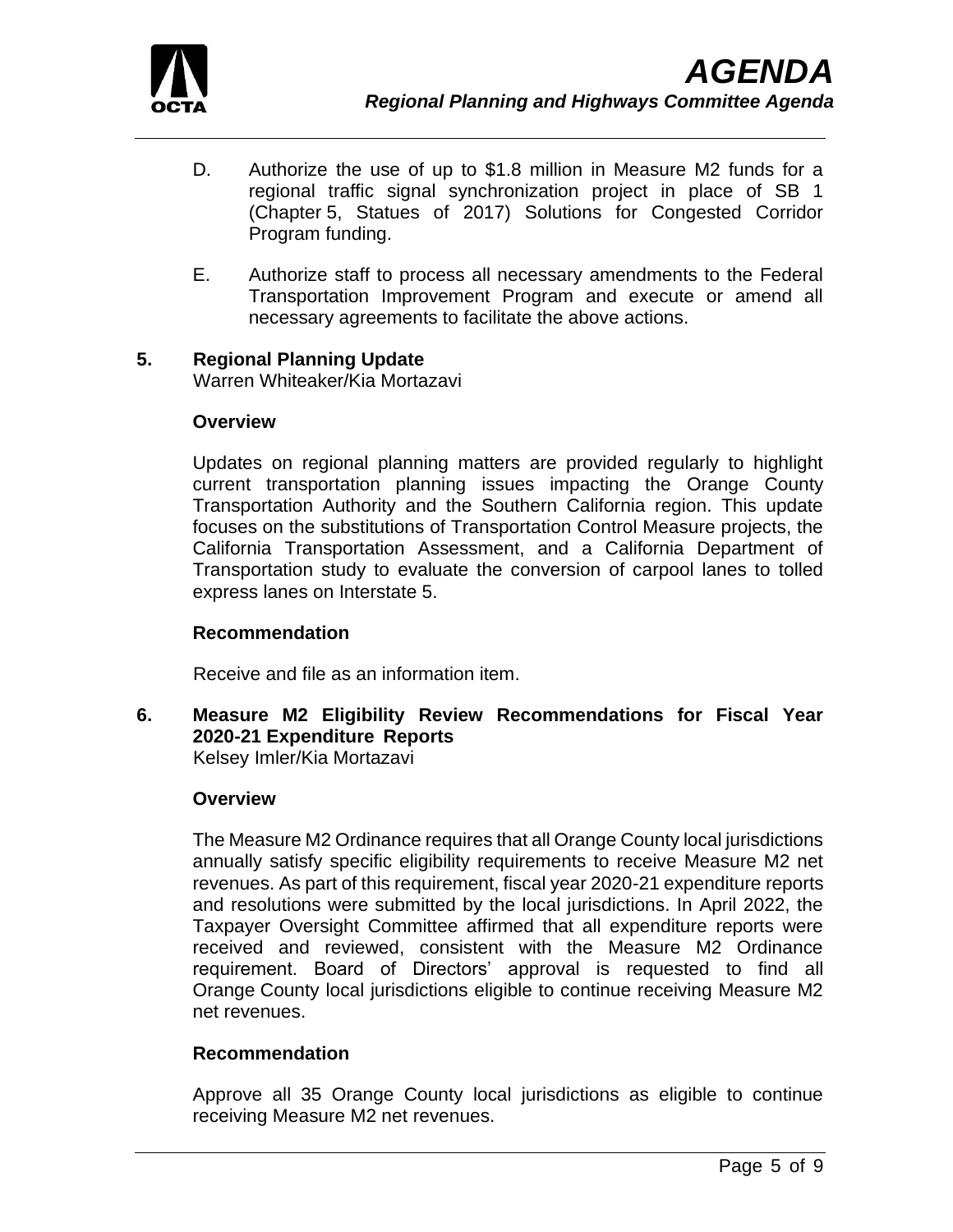

## **7. Measure M2 Environmental Mitigation Program Update** Lesley Hill/Kia Mortazavi

#### **Overview**

Measure M2 includes a program to deliver comprehensive mitigation for biological impacts of 13 freeway projects in exchange for streamlined project approvals from state and federal resource agencies. The Environmental Mitigation Program has acquired conservation properties and provided habitat restoration projects funding as part of the Natural Community Conservation Plan/Habitat Conservation Plan. Updates on program activities for the first half of 2022 are provided.

#### **Recommendation**

Receive and file as an information item.

**8. Draft 2022 State Route 91 Implementation Plan** Alison Army/Kia Mortazavi

#### **Overview**

The Orange County Transportation Authority and the Riverside County Transportation Commission annually prepare a plan for potential improvements along the State Route 91 corridor between State Route 57 in Orange County and Interstate 15 in Riverside County. The plan includes a listing of proposed improvements, preliminary cost estimates, and potential implementation timeframes. The Draft 2022 State Route 91 Implementation Plan is provided for information purposes

#### **Recommendation**

Receive and file as an information item.

**9. Active Transportation Program Biannual Update** Peter Sotherland/Kia Mortazavi

#### **Overview**

The Orange County Transportation Authority coordinates regional active transportation efforts in Orange County. An update on recent and upcoming activities is provided for review.

#### **Recommendation**

Receive and file as an information item.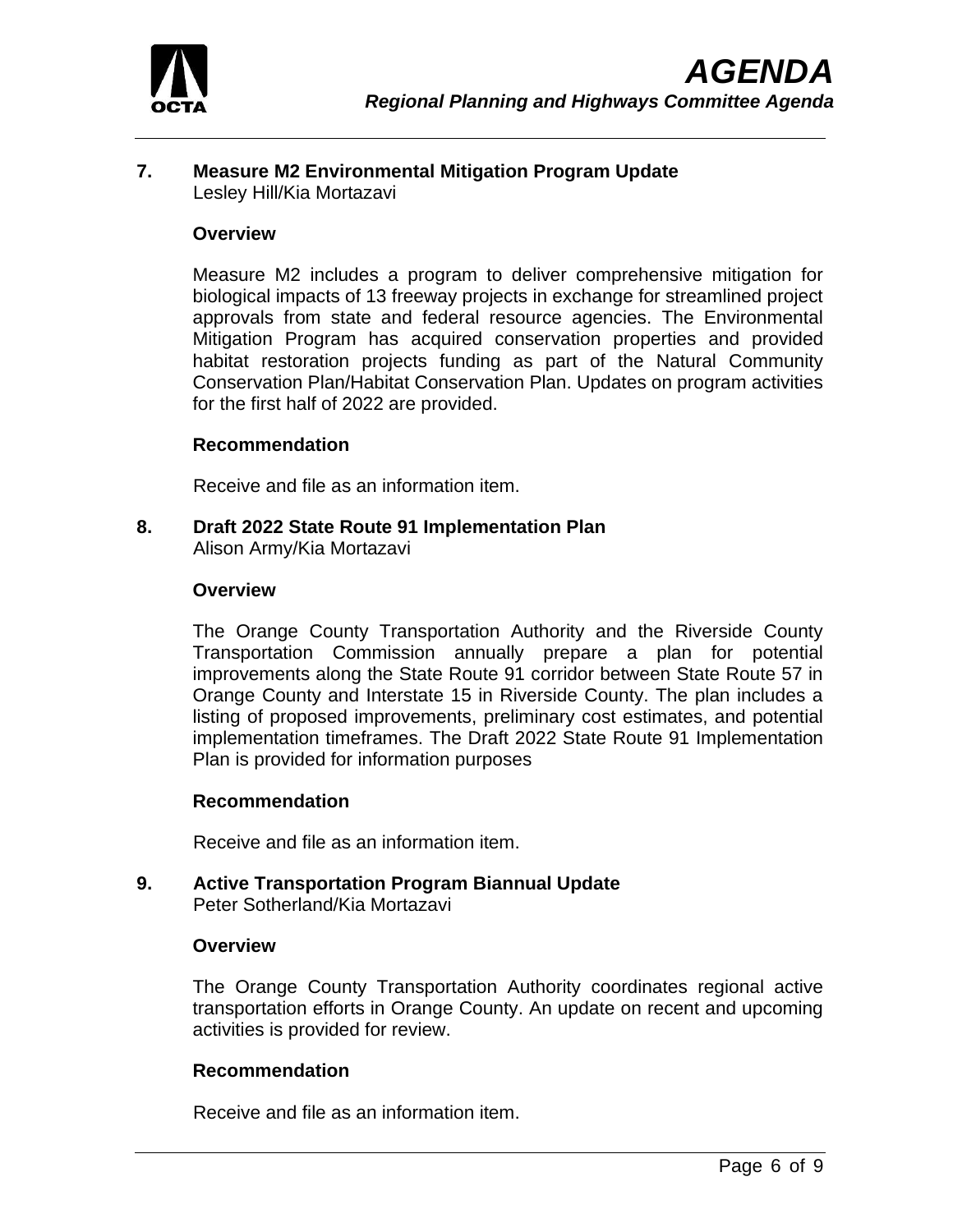

#### **10. Grant Acceptance for the Countywide Transportation Demand Management Strategic Plan** Roslyn Lau/Kia Mortazavi

#### **Overview**

The Orange County Transportation Authority was recently awarded \$150,000 for the Countywide Transportation Demand Management Strategic Plan through the statewide Sustainable Transportation Planning Grant Program. To utilize these grant funds, Board of Directors' approval is requested to accept the award and enter into agreements with the granting agencies.

#### **Recommendations**

- A. Adopt Orange County Transportation Authority Resolution No. 2022-034 and authorize the Chief Executive Officer to accept the Sustainable Transportation Planning Grant award and execute required grant-related agreements and documents with the California Department of Transportation.
- B. Authorize the Chief Executive Officer to amend the Federal Transportation Improvement Program and process all necessary amendments to facilitate the recommendation above.

# **Regular Calendar**

**11. South Orange County Multimodal Transportation Study Update** Warren Whiteaker/Kia Mortazavi

#### **Overview**

The Orange County Transportation Authority has completed a long-range, multimodal transportation study for the south Orange County area. Objectives of the study were to document transportation issues and opportunities, engage with key stakeholders, partner agencies, and the public to identify potential multimodal solutions. A status report on the study is provided for information.

### **Recommendation**

Receive and file as an information item.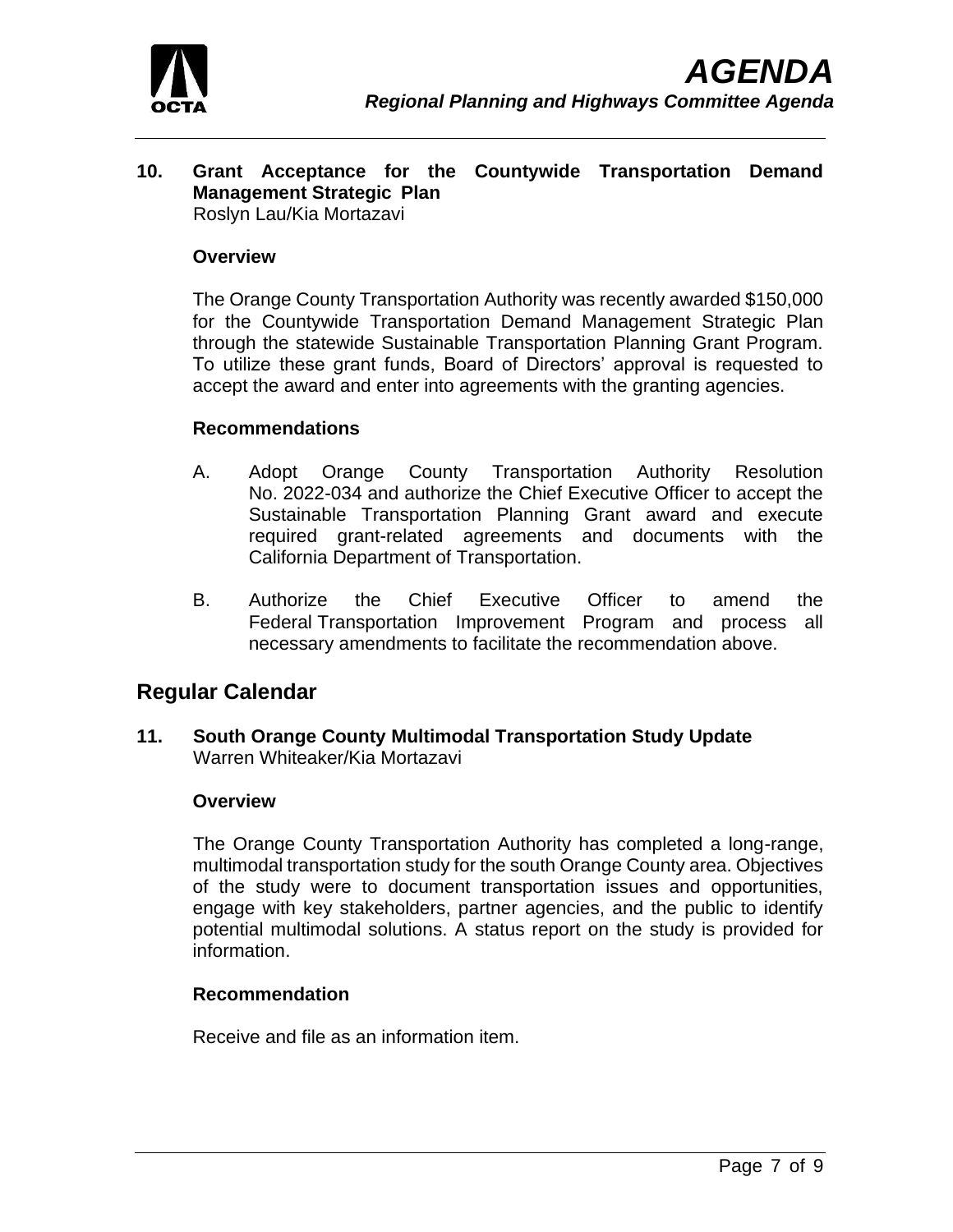

## **12. Long-Range Transportation Plan Update** Gregory Nord/Kia Mortazavi

### **Overview**

The Long-Range Transportation Plan provides Orange County's program of projects for the Regional Transportation Plan, prepared by the Southern California Association of Governments. The Long-Range Transportation Plan also serves as the policy framework for transportation priorities in Orange County. These priorities include committed projects and services that help manage travel demand and improve system efficiencies. These are being delivered primarily through Measure M2 and the Orange County Transportation Authority's public transit services. However, consideration of additional strategies is recommended to better address the established goals and objectives.

### **Recommendation**

Direct staff to develop a draft Plan scenario for the Long-Range Transportation Plan that incorporates strategies that address the goals and objectives and public input received to date and return to the Board of Directors for approval.

# **Discussion Items**

**13. Fiscal Year 2022-23 Budget Workshop Follow-up** Victor Velasquez/Andrew Oftelie

> Budget staff is available for follow-up questions, issues, or concerns that may have arisen at and/or since the budget workshop conducted with the Board on May 9, 2022.

- **14. Public Comments**
- **15. Chief Executive Officer's Report**
- **16. Committee Members' Reports**
- **17. Closed Session**

There are no Closed Session items scheduled.